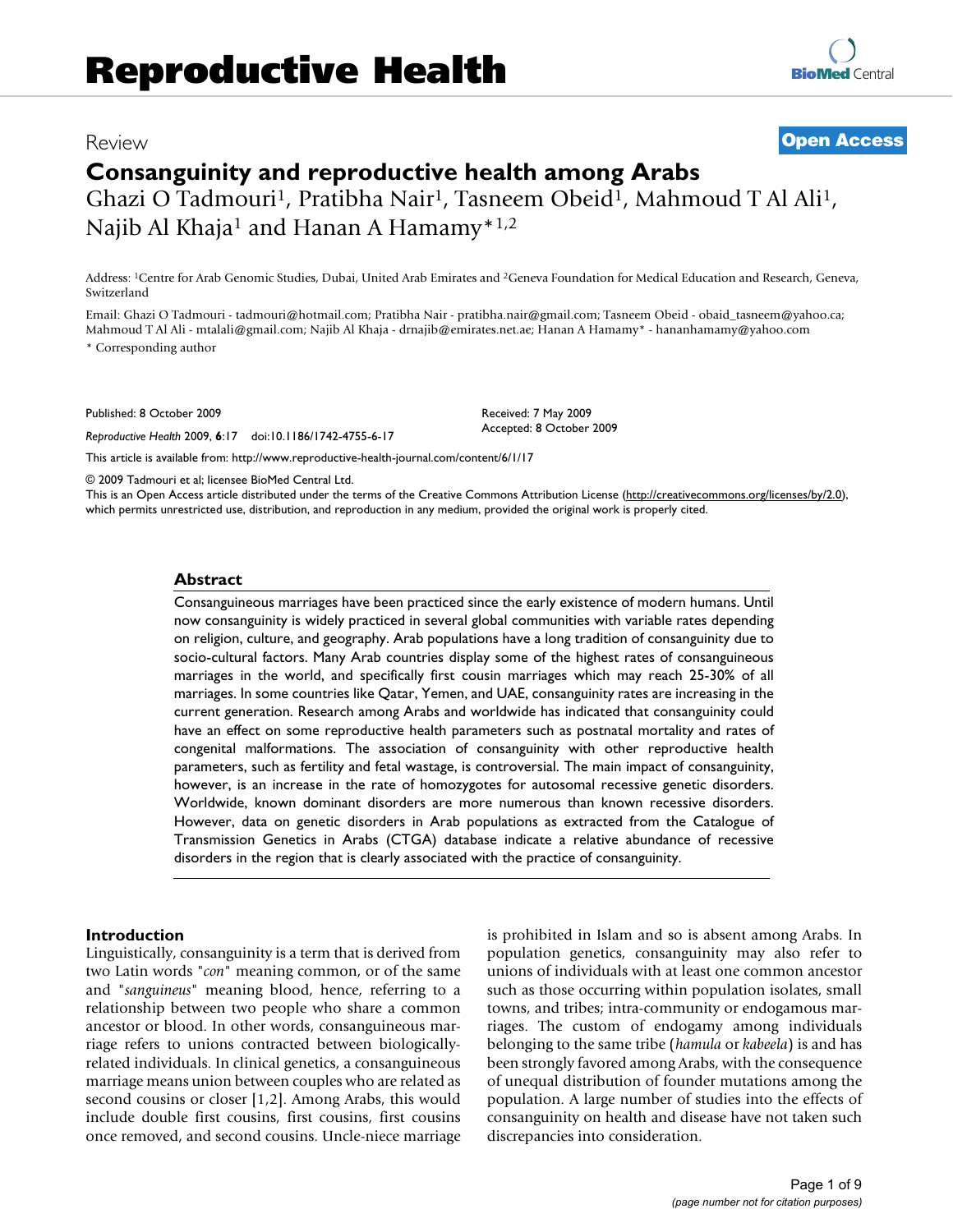#### **Consanguinity in World Populations**

Consanguineous marriages have been practiced since the early existence of modern humans. At present, about 20% of world populations live in communities with a preference for consanguineous marriage [2]. Consanguinity rates vary from one population to another depending on religion, culture, and geography. Noticeably, many Arab countries display some of the highest rates of consanguineous marriages in the world ranging around 20-50% of all marriages, and specifically favoring first cousin marriages with average rates of about 20-30% (Table 1, Figure 1, Additional file 1).

#### **Consanguinity in Arab Populations**

Socio-cultural factors, such as maintenance of family structure and property, ease of marital arrangements, better relations with in-laws, and financial advantages relating to dowry seem to play a crucial role in the preference of consanguinity in Arab populations [3]. Consanguineous marriages are generally thought to be more stable than marriages between non-relatives, though there are no studies to compare divorce rates of consanguineous and non-consanguineous marriages among Arabs. It is generally believed that the husband's family would side with the consanguineous wife in marital disputes since she is considered part of the extended family. When there are children with disabilities, more family members share in caring for these children. Unlike what is thought, consanguinity in the Arab World is not only confined to Muslim communities. Several other communities, including the Lebanese, Jordanian, and Palestinian Christian populations, have also practiced consanguinity, but to a lesser extent than Muslims [4-7].

Consanguinity rates show wide variations among Arab countries, as well as within the same country (Table 1, Additional file 1). However, reports from Arab countries on consanguinity rates may sometimes include marriages between third cousins or far relatives within the consanguineous category. Although this discrepancy affects the total consanguinity rate, it does not markedly alter the average inbreeding coefficient. Therefore, for comparison of consanguinity rates among populations, two parameters are best used; the mean inbreeding coefficient (F) and marriages between first cousins. However, Arab societies have a long tradition of consanguinity, and the cumulative estimate of (F) may exceed the estimated value which is calculated for a single generation [8].

Secular changes in the consanguinity rates have been noticed in some Arab populations. In Jordan [9], Lebanon [5], Bahrain [10], and among Palestinians [11-13], the frequency of consanguineous marriage is decreasing. Several factors may be playing a role in decreasing the consanguinity rates in Arab countries. Amongst these factors are the increasing higher female education levels, the declin-



#### **Figure 1** Schematic representation of consanguineous marriage rates worldwide (adapted from Table 1, references [82], and [139]

**Schematic representation of consanguineous marriage rates worldwide (adapted from Table 1, references**  [82], **and** [139]. Only second-cousin and closer marriages are represented.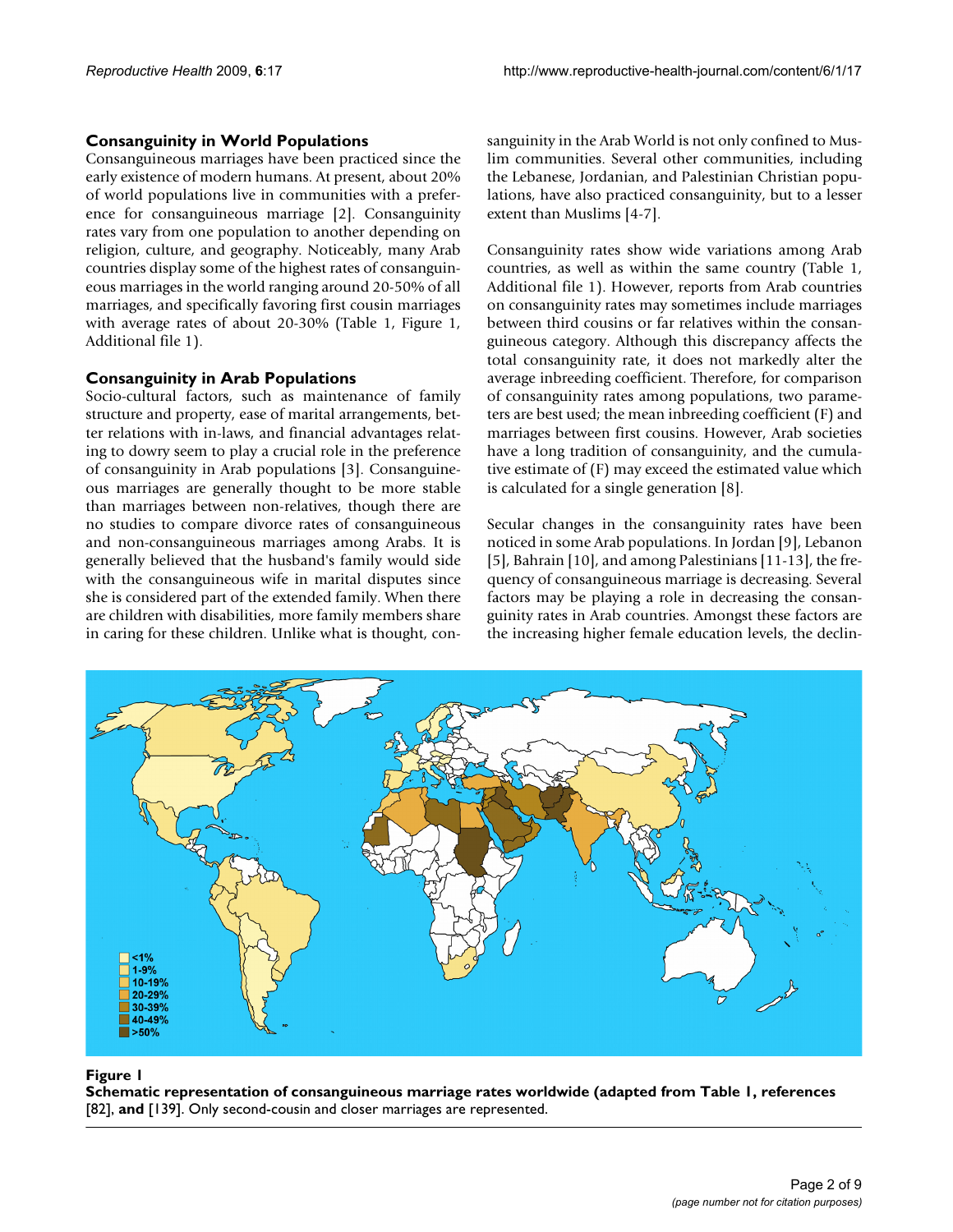| Country                     | $>$ IC, IC    | <b>Overall consanguinity</b> | <b>References</b>             |
|-----------------------------|---------------|------------------------------|-------------------------------|
| Algeria                     | 11.3          | 22.6-34                      | [14, 100]                     |
| <b>Bahrain</b>              | 24.5          | 39.4-45.5                    | $[10, 101]$                   |
| Egypt                       | $14.3 - 23.2$ | 20.9-32.8                    | $[15,70,102-104]$             |
| Egypt (Nubia)               | 39-47.2       | 60.5-80.4                    | [105, 106]                    |
| Iraq                        | 29-33         | 47-60                        | $[86, 107 - 109]$             |
| Jordan                      | 19.5-39       | 28.5-63.7                    | $[6,9,43,110-113]$            |
| Kuwait                      | $16.9 - 31.7$ | 22.5-64.3                    | $[114-117]$                   |
| Lebanon                     | $6.7 - 31.6$  | $12.8 - 42$                  | $[4,5,118-120]$               |
| Libya                       |               | 48.4                         | $[121]$                       |
| <b>Mauritania</b>           |               | 47.2                         | $[93]$                        |
| Morocco                     | $8.6 - 10$    | 19.9-28                      | $[21, 122 - 124]$             |
| Oman                        | 24.1          | 56.3                         | $[125]$                       |
| <b>Palestine</b>            | 13.6-34.2     | 17.5-66.3                    | $[7, 11 - 13, 71, 126 - 129]$ |
| Qatar                       | 34.8          | 54                           | [19]                          |
| Saudi Arabia                | 24.6-42.3     | 42.1-66.7                    | [67, 84, 99, 130, 131]        |
| Sudan                       | 44.2-49.5     | 44.2-63.3                    | [66, 132, 133]                |
| Syria                       | 28.7          | 30-3-39.8                    | [16, 134]                     |
| Tunisia                     | $17.4 - 23$   | 20.1-39.3                    | [18, 9, 135, 136]             |
| <b>United Arab Emirates</b> | 20.7-28.2     | 40-54.2                      | [20, 36, 137]                 |
| Yemen                       | $32 - 34$     | 40-44.7                      | [17, 138]                     |

**Table 1: Consanguinity rates in Arab populations. Minimum and maximum reported rates are indicated when available**

For comprehensive details and additional data, see Additional File 1.

Abbreviations: [>1C] = Double first-cousin marriage; [1C] = First-cousin marriage.

ing fertility resulting in lower numbers of suitable relatives to marry, more mobility from rural to urban settings, and the improving economic status of families. Moreover, genetic diseases may be feared more now that infectious diseases are on the decline as causes of severe morbidity and mortality.

Generally, the highest rates of marriages to close relatives are consistently reported in the more traditional rural areas and among the poorest and least educated in society [8]. Reports from some Arab countries have shown that

consanguinity rates are lower in urban when compared to rural settings. Urban to rural first cousin rates in Algeria were 10% and 15% [14], in Egypt, 8.3% and 17.2% [15], and in Jordan, 29.8% and 37.9% [6], respectively. Likewise the mean inbreeding coefficient was lower in urban as compared to rural settings in Syria (0.0203 versus 0.0265) [16]. In Jordan, it was evident that the higher the level of education of the female partner, the lower the consanguinity rate. Only 12% of university educated females would marry their first cousins, whereas 25% of university educated males tend to marry first cousins [6].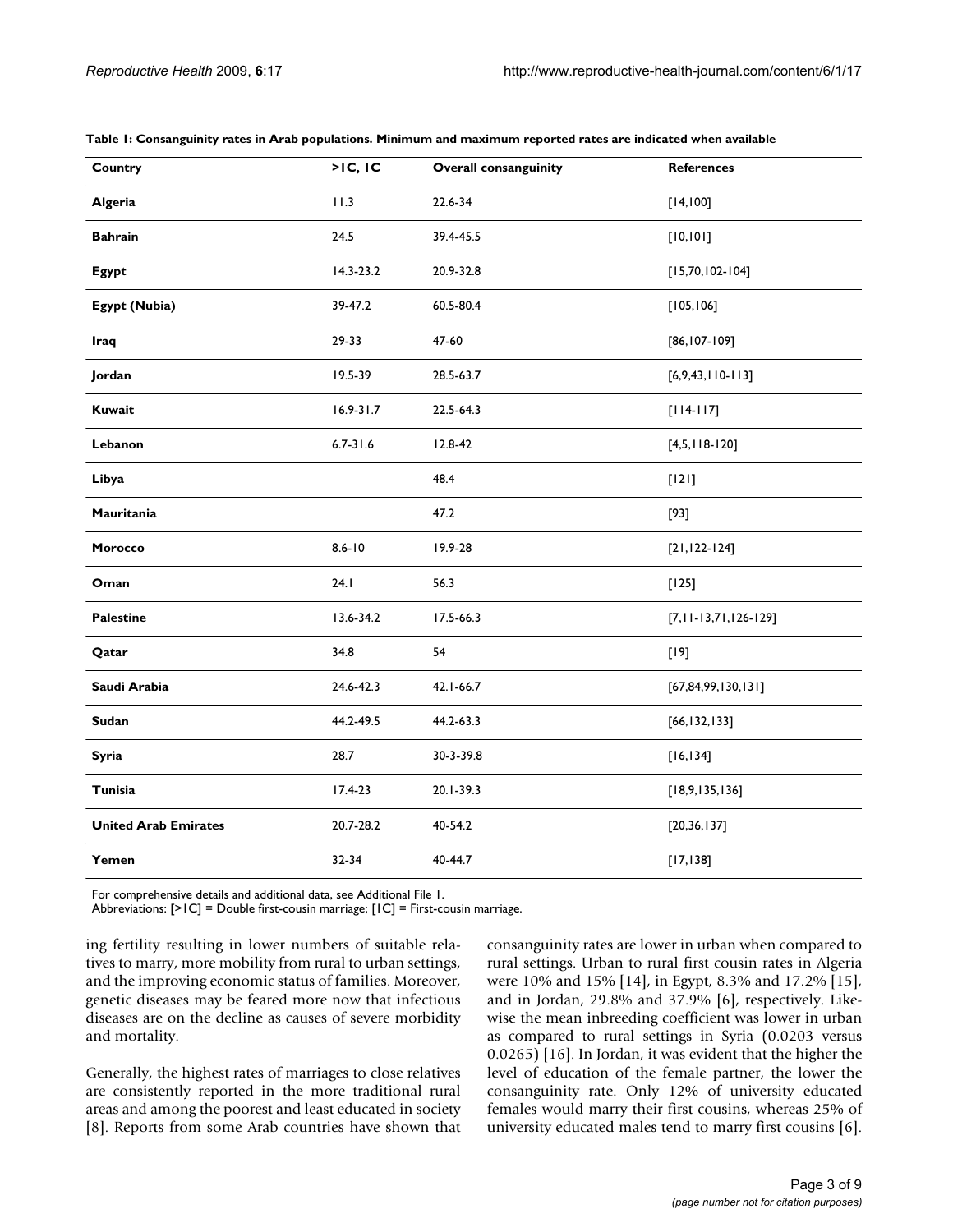Similar trends of lower consanguinity rates among educated women, but not educated men, were noticed in Yemen [17] and Tunisia [18].

On the other hand, social, religious, cultural, political and economic factors still play roles in favoring consanguineous marriages among the new generations just as strongly as they did among the older generations, particularly in rural areas. Consanguinity rates seem to be increasing at a higher pace in Qatar [19], Yemen [17], the United Arab Emirates (UAE) [20], and Tlemcen in Algeria [14]. In Morocco, a study indicated an increasing consanguinity rate from the previous (21.5%) to the present (25.4%) generation [21], while another study indicated a decreasing consanguinity rate [22]. Consanguinity rates are not declining in some Arab countries because it is generally accepted that the social advantages of consanguinity outweigh the disadvantages [23], and consanguinity is regarded as a deeply rooted cultural trend. It is believed that the practice of consanguinity has significant social and economic advantages. Consanguineous marriages among Arabs are respected because it is thought that they promote family stability, simplify financial premarital negotiations, offer a greater compatibility between the spouses and other family members, offer a lesser risk of hidden financial and health issues, and maintain the family land possessions [3,24,25]. Among 390 women attending reproductive health clinics in Jordan, consanguinity was protective against violence during pregnancy [26]. In all cases, reports on secular trends in consanguinity need to be treated with some caution because in countries where consanguinity is favored, major regional and ethnic differences in prevalence are commonly observed [3].

### **Consanguinity and Reproductive Health**

Research on the association of consanguinity with the different parameters of reproductive health in Arab countries is limited, both in quantity and in quality. Many studies fail to indicate clearly the different categories of consanguineous marriages in their methodology and thus the results are presented for consanguineous marriages as a single entity with the conclusions relying on a simple consanguineous versus non-consanguineous dichotomy. Given the wide range of F values in the 'consanguineous' group ( $F = 0.0156 - 0.125$ ), with second cousin offspring (F  $= 0.0156$ ) closer to non-consanguineous (F  $= 0$ ) than to first cousins (F =  $0.0625$ ) or double first cousins (F = 0.125), such comparisons between consanguineous and non-consanguineous are thus not accurate. However, owing to the dearth of publications in the field among Arabs, this review will mention these studies with clear indication of the categories of consanguinity that are being compared.

## **Negative Effects of Consanguinity on Reproductive Health**

## *Consanguinity and Congenital Malformations*

Approximately 3-5% of all live newborns have a medically significant birth defect. The recent report by March of Dimes estimated birth defects to be >69.9/1000 live births in most Arab countries, as opposed to <52.1/1000 live births in Europe, North America and Australia [27]. Lower observed rates of 7.92/1000 births and 12.5/1000 births were registered in the UAE and Kuwait, respectively [28,29]. In Oman, among 21,988 births, 24.6 per 1000 births had major malformations [30]. Differences in birth defect rates in different countries and studies could be attributed to true differences among different populations or to different definitions of birth defects, different methods, and different time periods for ascertainment. The risk of birth defects in first-cousin marriages may be estimated to be 2-2.5 times the general population rate, mainly due to the expression of autosomal recessive disorders [23,31- 33]. Another estimate puts the offspring of first cousin unions at a 1.7-2.8% increased risk for congenital defects above the population background risk [34]. However, these risk figures need validation for Arab countries through further well controlled evidence based and standardized research.

Frequency of consanguineous marriages was higher among parents of offspring with congenital malformations compared with the figures for the general population in all studies reported among Arabs, including in the UAE [28,35-37], Kuwait [29], Oman [30,38,39], Iraq [40,41], Jordan [42,43], Egypt [44], Lebanon [4,45], Tunisia [46], Arabs in Jerusalem [33], and Saudi Arabia [47]. After controlling for confounders, first cousin consanguinity remained significantly associated with an increased risk of congenital heart defects (CHD), where infants born to consanguineous parents had a higher risk of having a CHD diagnosed at birth compared to those born to unrelated parents in Lebanon [48,49], Saudi Arabia [47,50,51], Egypt [52], and Arabs in Israel [53]. Conversely, the overall incidence of CHD among 140,000 newborns in Oman, a country with high consanguinity rate, was similar to that reported from developed countries in Europe and America, insinuating that consanguinity is not a risk factor for CHD [54]. It could be argued, however, that although the overall incidence is not increased, the rates among consanguineous and non-consanguineous marriages may be different, a point that was not investigated in the study.

Consanguinity rates were noted to be higher among parents of newborns with congenital hydrocephalus [55] and neural tube defects [56,57] than in the general population in some studies, but not in others [58]. A positive association of consanguinity with cleft lip and/or palate was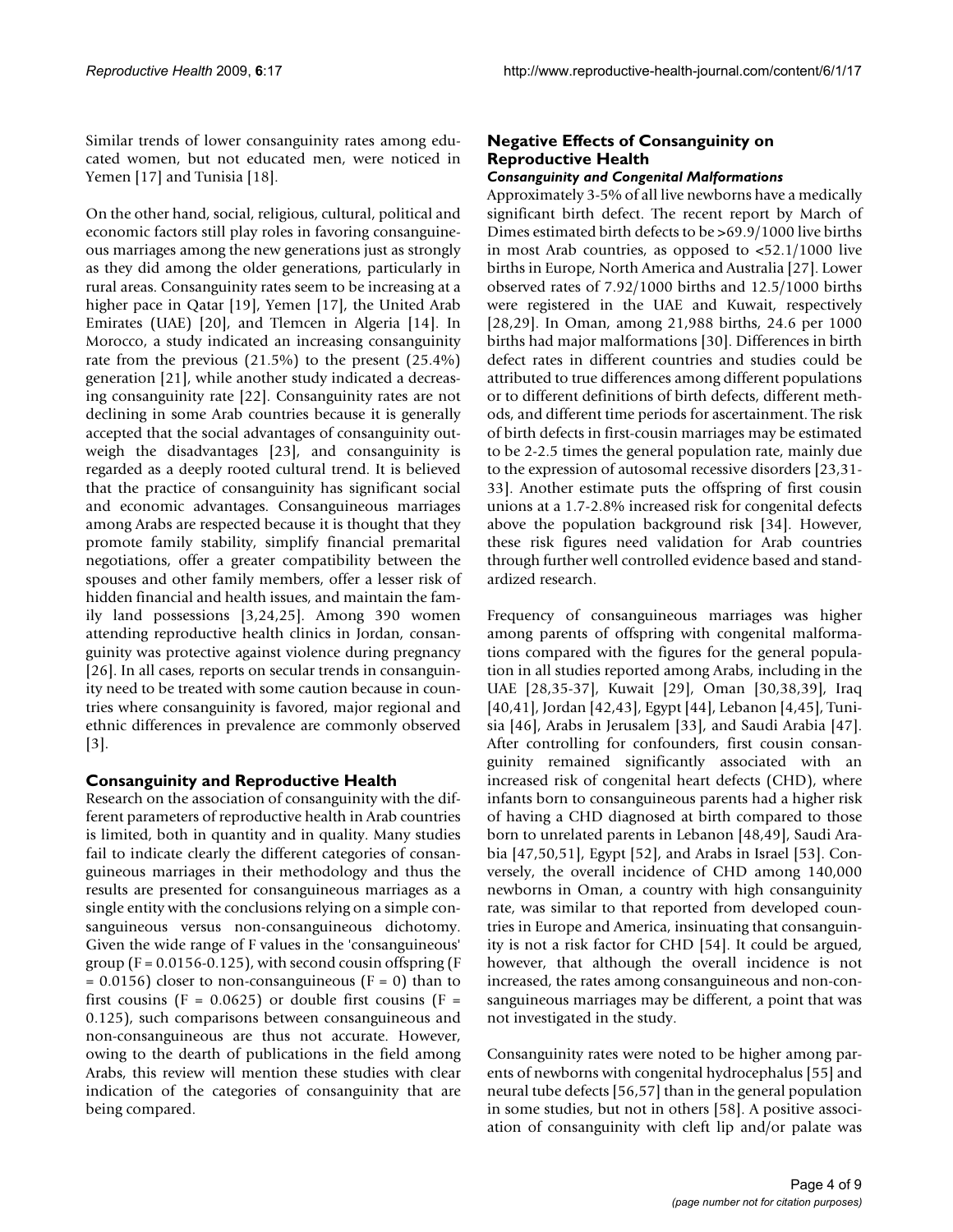reported in the Palestinians [59], and the Lebanese [60], but not from studies in Kuwait and Saudi Arabia [61,62].

#### *Consanguinity and Postnatal Mortality*

Countries with high rates of consanguineous marriages generally report smaller effects of consanguinity on mortality than populations with low rates of consanguineous marriages [63]. This finding is unsurprising, given the limited control for concomitant variables such as socioeconomic status, maternal education, birth intervals and public health facilities and practices in most consanguinity studies.

The most recent mortality estimate derived from a multinational study of over 600,000 pregnancies and live births, is that first cousin progeny experience 4.4% more pre-reproductive deaths than the offspring of non-consanguineous unions [64]. Most studies among Arabs have indicated that postnatal mortality is higher among offspring of consanguineous parents than among nonrelated parents [4,42,65-71]. Few studies have not detected this increase in postnatal mortality [35,68]. The increased postnatal mortality among the offspring of consanguineous parents may be related to the action of deleterious recessive genes and multi-gene complexes inherited from a common ancestor. The higher parity rate among consanguineous couples counterbalances the higher infant mortality; as a result, there may be equality in the number of living children among consanguineous and non-consanguineous couples.

#### *Consanguinity and Autosomal Recessive Disorders*

In mathematical terms, consanguinity does not alter the allele frequencies of common disorders, but increases the probability of a mating between two individual heterozygotes for the same recessive mutant allele. In this regard, the risk for birth defects in the offspring of first-cousin marriage is expected to increase sharply compared to nonconsanguineous marriages particularly for rare autosomal recessive disease genes, because for common recessive conditions, there is a high chance that the abnormal gene may be carried by unrelated spouses and may be expressed in their progeny.

In Arab populations and Diasporas, the deep-rooted norm of consanguineous marriage has been widely accused of being an important factor contributing to the preponderance of autosomal recessive genetic disorders [35,47,72-76]. In many parts of the Arab world, the society is still tribal. This has made the epidemiology of genetic disorders complicated, as many families and tribal groups are descended from a limited number of ancestors and some conditions are confined to specific villages, families, and tribal groups, leading to an unusual burden of genetic diseases in these communities [77]. Thus the extended family structure, commonly present in Arab societies and mostly associated with consanguinity, tends to display unique distribution patterns for genetic diseases that are not present in many other societies. There are disorders that are specifically prevalent among the Arabs, either uniformly or in certain locations, such as Bardet-Biedl syndrome, Meckel-Gruber syndrome, spinal muscular atrophy, osteopetrosis and renal tubular acidosis, Sanjad-Sakati syndrome, and congenital chloride diarrhea [78,79]. In an Arab society, mutation carriers mostly remain concentrated within the extended family and consanguineous marriages increase the probability of expression of autosomal recessive disorders when both mother and father are carriers of the mutation. Sometimes, autosomal recessive genes stay hidden within the family for generations and then show on the surface in a new consanguineous marriage within the family.

An analysis of data in the Catalogue for Transmission Genetics in Arabs (CTGA), a database on genetic disorders in Arab populations maintained by the Centre for Arab Genomic Studies, indicates that in contrast to international databases, the overwhelming proportion of the disorders in the CTGA Database follow a recessive mode of inheritance (63%) compared to the smaller proportion of dominantly inherited traits (27%). A detailed study of countries for which surveys on the occurrence of genetic disorders have been completed (United Arab Emirates, Bahrain, and Oman) indicates that recessive disorders are more in number than the dominant ones [80-82]. As explained above, given the high rates of consanguinity in these countries, this pattern is not entirely surprising. In a study from Jordan, the consanguinity rate among parents of affected with autosomal recessive conditions was around 85%, while it was 25-30% among parents of affected with other genetic conditions such as X-linked recessive, chromosomal and autosomal dominant [76].

#### **Neutral or Positive Effects of Consanguinity on Reproductive Health**

Parallel to the huge body of literature detailing the negative effects of consanguinity on human health, there also exists a considerable amount of data that suggests that the practice of consanguinity is not the great evil that it is generally thought to be.

#### *Fetal Wastage*

Multiple studies in highly consanguineous world populations have noted that fetal loss has no significant association with consanguinity. In Sudan, among 4,471 pregnancies, no significant difference in the reproductive loss was observed between the inbred and outbred groups [66]. In a study in Saudi Arabia, total prenatal losses were essentially the same among consanguineous and nonconsanguineous couples [67]. Among 1867 married cou-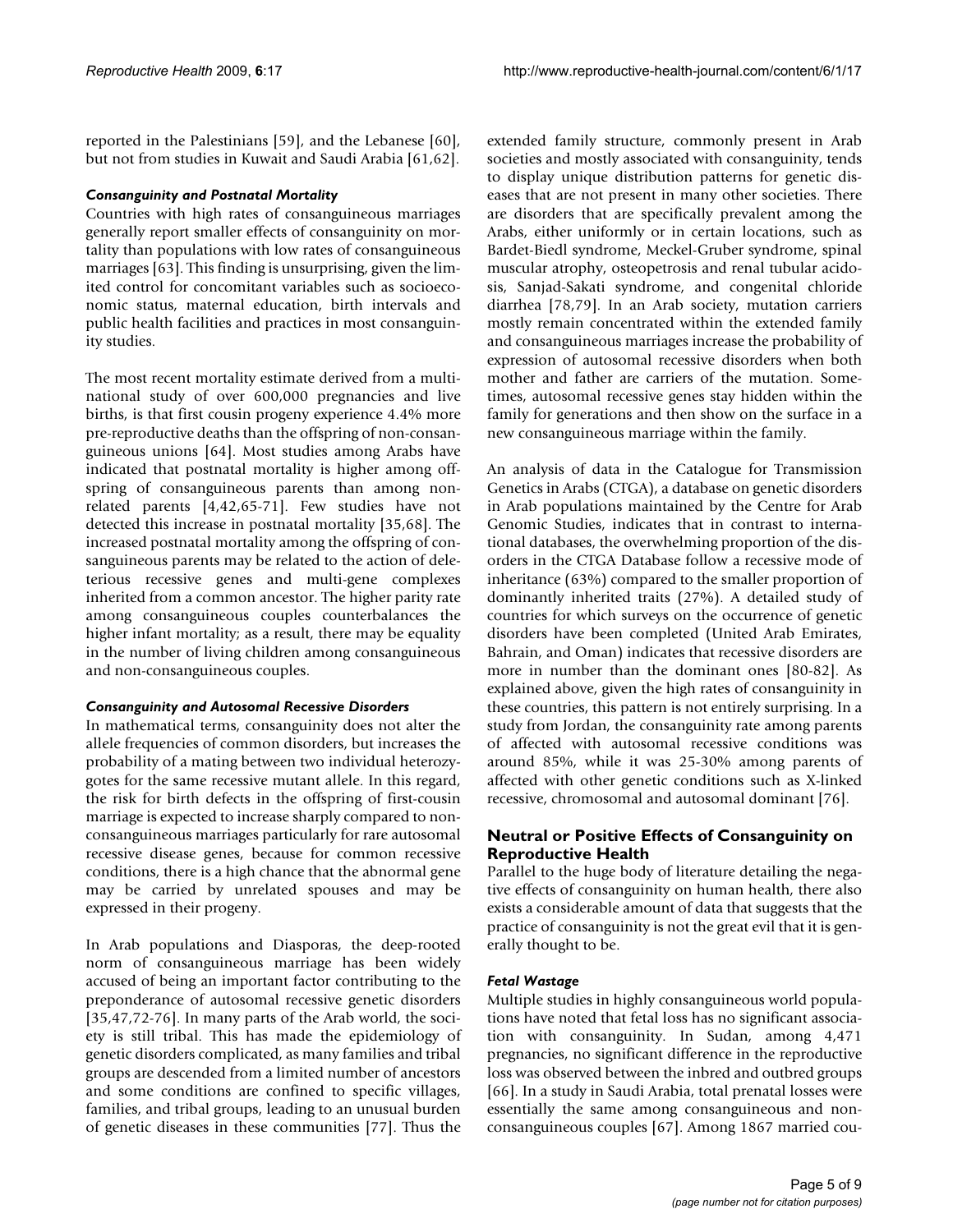ples in Jordan, abortion rate was not affected by consanguinity [42]. Other studies have reported similar results [4,35,68,69,83-86]. Fewer studies noticed a higher rate of prenatal losses among consanguineous couples [13,70,87].

#### *Fertility*

Consanguinity was generally not found to be associated with a significant positive or negative effect on fertility [83,88,89], although some international studies report a higher fertility among consanguineous couples [90,91]. Among Arabs, higher fertility rates and higher rates of live births were reported among first cousin couples than nonconsanguineous couples in Qatar [87], Kuwait [92], Saudi Arabia [84], and Tunisia [69]. Similarly, in various ethnic groups from Mauritania (including: Soninkes, Poulard, Maures, Wolofs, and black Maures) consanguineous couples had averages of fertility significantly higher than those of non consanguineous couples [93]. Researchers tend to think that this increase in fertility could be a biological means of compensating for the increased risk of postnatal loss expected in related marriages or possibly to the earlier age at marriage, earlier first maternity and longer reproductive span among consanguineous as compared to non-consanguineous couples [88].

Effects of consanguineous marriages on couples' fertility and on offspring mortality were investigated in Beirut through a population-based health survey of 2,752 households. Total pregnancies, live births, and living children were significantly higher among consanguineous couples than among non-consanguineous ones, as was the proportion of dead among children ever born. However, no difference remained in either fertility or mortality, when allowance was made for socioeconomic status, religious affiliation, and marriage duration. The lack of significant pattern in the final analysis is interpreted as resulting from a long-term practice of consanguineous marriages [4].

Reports on the association of consanguinity with infertility are scarce among Arabs; a recent study from Lebanon pointed to a positive association between consanguinity and male factor infertility among 120 infertile males indicating the important contribution of recessive genetic factors to the etiology of male infertility [94].

#### *Consanguinity and Birth Anthropometric Measurements*

Studies among Arabs related to the effect of consanguinity on anthropometric measurements such as birth weight gave conflicting results [84,95-99]. Studies from Jordan [43] and Arabs in Israel [85] detected a significant reduction in birth weight with consanguinity.

It seems that there is no definite correlation between consanguinity and anthropometric measurements in populations with high consanguinity rates. More studies using standardized methodology are recommended to verify any such correlation taking into consideration the changing socioeconomic and nutritional parameters among Arabs.

#### **Conclusive Remarks**

Consanguineous marriages are widely practiced in several global populations, with some of the highest rates observed in the Arab World. Reports abound on both the negative and positive biological effects of consanguinity. In net terms, the reproductive criteria related to consanguineous versus non-consanguineous couples include earlier parental age at marriage, younger maternal age at first live birth, higher number of infants born to consanguineous parents, similar rates of abortions, and higher rates of postnatal mortality and birth defects in offspring of consanguineous parents. Furthermore, consanguineous unions lead to increased expression of autosomal recessive disorders. The CTGA Database on genetic disorders in Arab populations offers a clear evidence for a direct correlation between these two factors.

Studies on the association of consanguinity with chromosomal abnormalities such as Down syndrome and association with non-communicable disorders such as diabetes, hypertension, and psychiatric disorders among Arabs are presently non conclusive with the recommendation of performing standardized research in the future. Likewise, studies on the association of consanguinity with traits such as intelligence quotient and stature are scanty among Arabs and results of studies performed in Western countries cannot be applied directly to societies with high consanguinity rates such as the Arab society.

Scientifically, a considerable number of genes causing autosomal recessive conditions have been structurally and functionally determined at the molecular level through the joint collaboration of international and Arab scientists; these efforts should continue and expand given the high number of rare recessive disorders in the region.

Young Arabs contemplating marriage are nowadays seeking a scientifically sound answer to their questions: "Will our children be physically or mentally abnormal if I marry my cousin?" "How can we prevent having abnormal children?" Research on inbreeding is considered a priority in societies with high consanguinity rates to help understand and prevent the deleterious impact of consanguinity on health, and to provide standardized and evidence-based guidelines for health care providers to assist them in counseling for consanguinity.

#### **Conflicting interests**

The authors declare that they have no competing interests.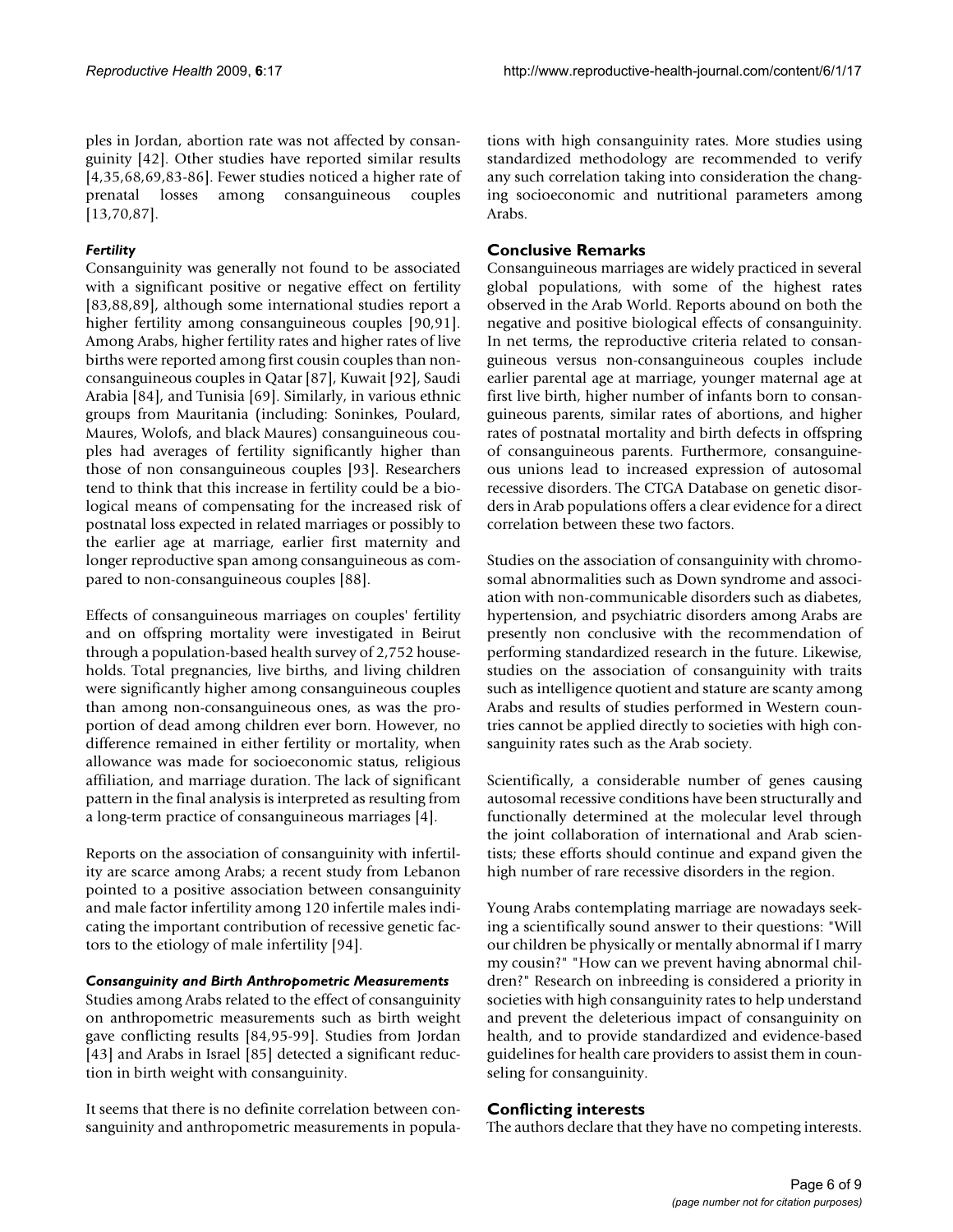#### **Authors' contributions**

GOT: Initiated the concept of the paper, collected partial data on consanguinity (Table 1 and additional file 1), made the illustration used in the paper, supervised all the primary text authoring written by co-authors in Dubai.

PN: Authored the review on the positive aspects of consanguinity and collected partial data on consanguinity (Table 1 and additional file 1).

TO: Authored the review on the negative aspects of consanguinity and collected partial data on consanguinity (Table 1 and additional file 1).

MTA: Facilitated the collection of published data on consanguinity by offering services available at government medical bibliographic facilities and reviewed the final version of the manuscript.

NA: Discussed and approved the primary text of the manuscript as prepared by the team of the Centre for Arab Genomic Studies in Dubai.

HAH: Enriched the primary content of the paper coauthored in Dubai with extensively detailed data (Table 1 and additional file 1), and modified, revised, and added text content in different sections of the manuscript and made it reach to the present level.

#### **Additional material**

#### **Additional file 1**

*Consanguinity rates in Arab populations.* Click here for file [\[http://www.biomedcentral.com/content/supplementary/1742-](http://www.biomedcentral.com/content/supplementary/1742-4755-6-17-S1.DOC) 4755-6-17-S1.DOC]

#### **References**

- 1. Alwan A, Modell B: *Community control of genetic and congenital disorders* EMRO Technical Publication Series 24: WHO Regional Office for the Eastern Mediterranean Region, Egypt; 1997.
- 2. Modell B, Darr A: **[Science and society: genetic counselling and](http://www.ncbi.nlm.nih.gov/entrez/query.fcgi?cmd=Retrieve&db=PubMed&dopt=Abstract&list_uids=11972160) [customary consanguineous marriage.](http://www.ncbi.nlm.nih.gov/entrez/query.fcgi?cmd=Retrieve&db=PubMed&dopt=Abstract&list_uids=11972160)** *Nat Rev Genet* 2002, **3:**225-229.
- 3. Bittles AH: **[A community genetics perspective on consanguin](http://www.ncbi.nlm.nih.gov/entrez/query.fcgi?cmd=Retrieve&db=PubMed&dopt=Abstract&list_uids=18690000)[eous marriage.](http://www.ncbi.nlm.nih.gov/entrez/query.fcgi?cmd=Retrieve&db=PubMed&dopt=Abstract&list_uids=18690000)** *Community Genet* 2008, **11:**324-330.
- Khlat M: [Consanguineous marriage and reproduction in Bei](http://www.ncbi.nlm.nih.gov/entrez/query.fcgi?cmd=Retrieve&db=PubMed&dopt=Abstract&list_uids=3400644)**[rut, Lebanon.](http://www.ncbi.nlm.nih.gov/entrez/query.fcgi?cmd=Retrieve&db=PubMed&dopt=Abstract&list_uids=3400644)** *Am J Hum Genet* 1988, **43:**188-196.
- 5. Khlat M: **[Consanguineous marriages in Beirut: time trends,](http://www.ncbi.nlm.nih.gov/entrez/query.fcgi?cmd=Retrieve&db=PubMed&dopt=Abstract&list_uids=3241995) [spatial distribution.](http://www.ncbi.nlm.nih.gov/entrez/query.fcgi?cmd=Retrieve&db=PubMed&dopt=Abstract&list_uids=3241995)** *Soc Biol* 1988, **35:**324-330.
- 6. Khoury SA, Massad D: **[Consanguineous marriage in Jordan.](http://www.ncbi.nlm.nih.gov/entrez/query.fcgi?cmd=Retrieve&db=PubMed&dopt=Abstract&list_uids=1642259)** *Am J Med Genet* 1992, **43:**769-775.
- 7. Vardi-Saliternik R, Friedlander Y, Cohen T: **[Consanguinity in a](http://www.ncbi.nlm.nih.gov/entrez/query.fcgi?cmd=Retrieve&db=PubMed&dopt=Abstract&list_uids=12160475) [population sample of Israeli Muslim Arabs, Christian Arabs](http://www.ncbi.nlm.nih.gov/entrez/query.fcgi?cmd=Retrieve&db=PubMed&dopt=Abstract&list_uids=12160475) [and Druze.](http://www.ncbi.nlm.nih.gov/entrez/query.fcgi?cmd=Retrieve&db=PubMed&dopt=Abstract&list_uids=12160475)** *Ann Hum Biol* 2002, **29:**422-431.
- 8. Bittles AH, Grant JC, Shami SA: **[Consanguinity as a determinant](http://www.ncbi.nlm.nih.gov/entrez/query.fcgi?cmd=Retrieve&db=PubMed&dopt=Abstract&list_uids=8359962) [of reproductive behaviour and mortality in Pakistan.](http://www.ncbi.nlm.nih.gov/entrez/query.fcgi?cmd=Retrieve&db=PubMed&dopt=Abstract&list_uids=8359962)** *Int J Epidemiol* 1993, **22:**463-467.
- 9. Hamamy H, Jamhawi L, Al-Darawsheh J, Ajlouni K: **[Consanguineous](http://www.ncbi.nlm.nih.gov/entrez/query.fcgi?cmd=Retrieve&db=PubMed&dopt=Abstract&list_uids=15857418) [marriages in Jordan: why is the rate changing with time?](http://www.ncbi.nlm.nih.gov/entrez/query.fcgi?cmd=Retrieve&db=PubMed&dopt=Abstract&list_uids=15857418)** *Clin Genet* 2005, **67:**511-516.
- 10. Al Arrayed SS: **The frequency of consanguineous marriages in the State of Bahrain.** *Bahrain Medical Bull* 1995, **17(2):**63-6.
- 11. Jaber L, Halpern GJ, Shohat T: **[Trends in the frequencies of con](http://www.ncbi.nlm.nih.gov/entrez/query.fcgi?cmd=Retrieve&db=PubMed&dopt=Abstract&list_uids=11005142)[sanguineous marriages in the Israeli Arab community.](http://www.ncbi.nlm.nih.gov/entrez/query.fcgi?cmd=Retrieve&db=PubMed&dopt=Abstract&list_uids=11005142)** *Clin Genet* 2000, **58:**106-110.
- 12. Sharkia R, Zaid M, Athamna A, Cohen D, Azem A, Zalan A: **[The](http://www.ncbi.nlm.nih.gov/entrez/query.fcgi?cmd=Retrieve&db=PubMed&dopt=Abstract&list_uids=17941037) [changing pattern of consanguinity in a selected region of the](http://www.ncbi.nlm.nih.gov/entrez/query.fcgi?cmd=Retrieve&db=PubMed&dopt=Abstract&list_uids=17941037) [Israeli Arab community.](http://www.ncbi.nlm.nih.gov/entrez/query.fcgi?cmd=Retrieve&db=PubMed&dopt=Abstract&list_uids=17941037)** *Am J Hum Biol* 2008, **20:**72-77.
- 13. Assaf S, Khawaja M: **[Consanguinity trends and correlates in the](http://www.ncbi.nlm.nih.gov/entrez/query.fcgi?cmd=Retrieve&db=PubMed&dopt=Abstract&list_uids=18549512) [Palestinian Territories.](http://www.ncbi.nlm.nih.gov/entrez/query.fcgi?cmd=Retrieve&db=PubMed&dopt=Abstract&list_uids=18549512)** *J Biosoc Sci* 2009, **41:**107-124.
- 14. Zaoui S, Biemont C: **[\[Frequency of consanguineous unions in](http://www.ncbi.nlm.nih.gov/entrez/query.fcgi?cmd=Retrieve&db=PubMed&dopt=Abstract&list_uids=12473522) [the Tlemcen area \(West Algeria\)\].](http://www.ncbi.nlm.nih.gov/entrez/query.fcgi?cmd=Retrieve&db=PubMed&dopt=Abstract&list_uids=12473522)** *Sante* 2002, **12:**289-295.
- 15. Hafez M, El-Tahan H, Awadalla M, El-Khayat H, Abdel-Gafar A, Ghoneim M: **[Consanguineous matings in the Egyptian popula](http://www.ncbi.nlm.nih.gov/entrez/query.fcgi?cmd=Retrieve&db=PubMed&dopt=Abstract&list_uids=6842535)[tion.](http://www.ncbi.nlm.nih.gov/entrez/query.fcgi?cmd=Retrieve&db=PubMed&dopt=Abstract&list_uids=6842535)** *J Med Genet* 1983, **20:**58-60.
- 16. Othman H, Saadat M: **[Prevalence of consanguineous marriages](http://www.ncbi.nlm.nih.gov/entrez/query.fcgi?cmd=Retrieve&db=PubMed&dopt=Abstract&list_uids=19433003) [in Syria.](http://www.ncbi.nlm.nih.gov/entrez/query.fcgi?cmd=Retrieve&db=PubMed&dopt=Abstract&list_uids=19433003)** *J Biosoc Sci* 2009, **41:**685-692.
- 17. Jurdi R, Saxena PC: **[The prevalence and correlates of consan](http://www.ncbi.nlm.nih.gov/entrez/query.fcgi?cmd=Retrieve&db=PubMed&dopt=Abstract&list_uids=12537152)[guineous marriages in Yemen: similarities and contrasts](http://www.ncbi.nlm.nih.gov/entrez/query.fcgi?cmd=Retrieve&db=PubMed&dopt=Abstract&list_uids=12537152) [with other Arab countries.](http://www.ncbi.nlm.nih.gov/entrez/query.fcgi?cmd=Retrieve&db=PubMed&dopt=Abstract&list_uids=12537152)** *J Biosoc Sci* 2003, **35:**1-13.
- 18. Kerkeni E, Monastiri K, Saket B, Rudan D, Zgaga L, Ben CH: **[Associ](http://www.ncbi.nlm.nih.gov/entrez/query.fcgi?cmd=Retrieve&db=PubMed&dopt=Abstract&list_uids=16912991)[ation among education level, occupation status, and consan](http://www.ncbi.nlm.nih.gov/entrez/query.fcgi?cmd=Retrieve&db=PubMed&dopt=Abstract&list_uids=16912991)[guinity in Tunisia and Croatia.](http://www.ncbi.nlm.nih.gov/entrez/query.fcgi?cmd=Retrieve&db=PubMed&dopt=Abstract&list_uids=16912991)** *Croat Med J* 2006, **47:**656-661.
- 19. Bener A, Alali KA: **[Consanguineous marriage in a newly devel](http://www.ncbi.nlm.nih.gov/entrez/query.fcgi?cmd=Retrieve&db=PubMed&dopt=Abstract&list_uids=16490156)[oped country: the Qatari population.](http://www.ncbi.nlm.nih.gov/entrez/query.fcgi?cmd=Retrieve&db=PubMed&dopt=Abstract&list_uids=16490156)** *J Biosoc Sci* 2006, **38:**239-246.
- 20. al-Gazali LI, Bener A, Abdulrazzaq YM, Micallef R, al-Khayat AI, Gaber T: **[Consanguineous marriages in the United Arab Emirates.](http://www.ncbi.nlm.nih.gov/entrez/query.fcgi?cmd=Retrieve&db=PubMed&dopt=Abstract&list_uids=9881148)** *J Biosoc Sci* 1997, **29:**491-497.
- 21. Talbi J, Khadmaoui AE, Soulaymani AEM, Chafik AEA: **Etude de la consanguinité dans la population marocaine. Impact sur le profil de la santé.** *Antropo* 2007, **15:**1-11.
- 22. Lamdouar BN: **[\[Consanguinity and public health in Morocco\].](http://www.ncbi.nlm.nih.gov/entrez/query.fcgi?cmd=Retrieve&db=PubMed&dopt=Abstract&list_uids=7994577)** *Bull Acad Natl Med* 1994, **178:**1013-1025.
- 23. Jaber L, Halpern GJ, Shohat M: **[The impact of consanguinity](http://www.ncbi.nlm.nih.gov/entrez/query.fcgi?cmd=Retrieve&db=PubMed&dopt=Abstract&list_uids=15178982) [worldwide.](http://www.ncbi.nlm.nih.gov/entrez/query.fcgi?cmd=Retrieve&db=PubMed&dopt=Abstract&list_uids=15178982)** *Community Genet* 1998, **1:**12-17.
- 24. Bittles A: **[Consanguinity and its relevance to clinical genetics.](http://www.ncbi.nlm.nih.gov/entrez/query.fcgi?cmd=Retrieve&db=PubMed&dopt=Abstract&list_uids=11553039)** *Clin Genet* 2001, **60:**89-98.
- 25. Bittles AH: **[Endogamy, consanguinity and community genet](http://www.ncbi.nlm.nih.gov/entrez/query.fcgi?cmd=Retrieve&db=PubMed&dopt=Abstract&list_uids=12717037)[ics.](http://www.ncbi.nlm.nih.gov/entrez/query.fcgi?cmd=Retrieve&db=PubMed&dopt=Abstract&list_uids=12717037)** *J Genet* 2002, **81:**91-98.
- 26. Clark CJ, Hill A, Jabbar K, Silverman JG: **[Violence during preg](http://www.ncbi.nlm.nih.gov/entrez/query.fcgi?cmd=Retrieve&db=PubMed&dopt=Abstract&list_uids=19269932)[nancy in Jordan: its prevalence and associated risk and pro](http://www.ncbi.nlm.nih.gov/entrez/query.fcgi?cmd=Retrieve&db=PubMed&dopt=Abstract&list_uids=19269932)[tective factors.](http://www.ncbi.nlm.nih.gov/entrez/query.fcgi?cmd=Retrieve&db=PubMed&dopt=Abstract&list_uids=19269932)** *Violence Against Women* 2009, **15:**720-735.
- 27. Christianson A, Howson C, Modell B: *Global Report on Birth Defects. The Hidden Toll of Dying and Disabled Children. March of Dimes Birtn Defects Foundation* White Plains, New York; 2006.
- 28. Al Hosani H, Salah M, Abu-Zeid H, Farag HM, Saade D: **[The](http://www.ncbi.nlm.nih.gov/entrez/query.fcgi?cmd=Retrieve&db=PubMed&dopt=Abstract&list_uids=16700385) [National Congenital Anomalies Register in the United Arab](http://www.ncbi.nlm.nih.gov/entrez/query.fcgi?cmd=Retrieve&db=PubMed&dopt=Abstract&list_uids=16700385) [Emirates.](http://www.ncbi.nlm.nih.gov/entrez/query.fcgi?cmd=Retrieve&db=PubMed&dopt=Abstract&list_uids=16700385)** *East Mediterr Health J* 2005, **11:**690-699.
- 29. Madi SA, Al-Naggar RL, Al-Awadi SA, Bastaki LA: **[Profile of major](http://www.ncbi.nlm.nih.gov/entrez/query.fcgi?cmd=Retrieve&db=PubMed&dopt=Abstract&list_uids=16700386) [congenital malformations in neonates in Al-Jahra region of](http://www.ncbi.nlm.nih.gov/entrez/query.fcgi?cmd=Retrieve&db=PubMed&dopt=Abstract&list_uids=16700386) [Kuwait.](http://www.ncbi.nlm.nih.gov/entrez/query.fcgi?cmd=Retrieve&db=PubMed&dopt=Abstract&list_uids=16700386)** *East Mediterr Health J* 2005, **11:**700-706.
- 30. Sawardekar KP: **[Profile of major congenital malformations at](http://www.ncbi.nlm.nih.gov/entrez/query.fcgi?cmd=Retrieve&db=PubMed&dopt=Abstract&list_uids=16014135) [Nizwa Hospital, Oman: 10-year review.](http://www.ncbi.nlm.nih.gov/entrez/query.fcgi?cmd=Retrieve&db=PubMed&dopt=Abstract&list_uids=16014135)** *J Paediatr Child Health* 2005, **41:**323-330.
- 31. Stoltenberg C, Magnus P, Lie RT, Daltveit AK, Irgens LM: **[Birth](http://www.ncbi.nlm.nih.gov/entrez/query.fcgi?cmd=Retrieve&db=PubMed&dopt=Abstract&list_uids=9048518) [defects and parental consanguinity in Norway.](http://www.ncbi.nlm.nih.gov/entrez/query.fcgi?cmd=Retrieve&db=PubMed&dopt=Abstract&list_uids=9048518)** *Am J Epidemiol* 1997, **145:**439-448.
- 32. Zlotogora J: **[What is the birth defect risk associated with con](http://www.ncbi.nlm.nih.gov/entrez/query.fcgi?cmd=Retrieve&db=PubMed&dopt=Abstract&list_uids=11932996)[sanguineous marriages?](http://www.ncbi.nlm.nih.gov/entrez/query.fcgi?cmd=Retrieve&db=PubMed&dopt=Abstract&list_uids=11932996)** *Am J Med Genet* 2002, **109:**70-71.
- 33. Bromiker R, Glam-Baruch M, Gofin R, Hammerman C, Amitai Y: **[Association of parental consanguinity with congenital mal](http://www.ncbi.nlm.nih.gov/entrez/query.fcgi?cmd=Retrieve&db=PubMed&dopt=Abstract&list_uids=15200510)[formations among Arab newborns in Jerusalem.](http://www.ncbi.nlm.nih.gov/entrez/query.fcgi?cmd=Retrieve&db=PubMed&dopt=Abstract&list_uids=15200510)** *Clin Genet* 2004, **66:**63-66.
- Bennett R, Motulsky A, Bittles A, Hudgins L, Uhrich S, Doyle D, Silvey K, Scott R, Cheng E, McGillivray B, Steiner R, Olson D: **Genetic counseling and screening of consanguineous couples and their offspring: recommendations of the National Society of genetic Genetic Counselors.** *J of Genetic Counseling* 2002, **11:**97-119.
- 35. Abdulrazzaq YM, Bener A, al-Gazali LI, al-Khayat AI, Micallef R, Gaber T: **[A study of possible deleterious effects of consanguinity.](http://www.ncbi.nlm.nih.gov/entrez/query.fcgi?cmd=Retrieve&db=PubMed&dopt=Abstract&list_uids=9137881)** *Clin Genet* 1997, **51:**167-173.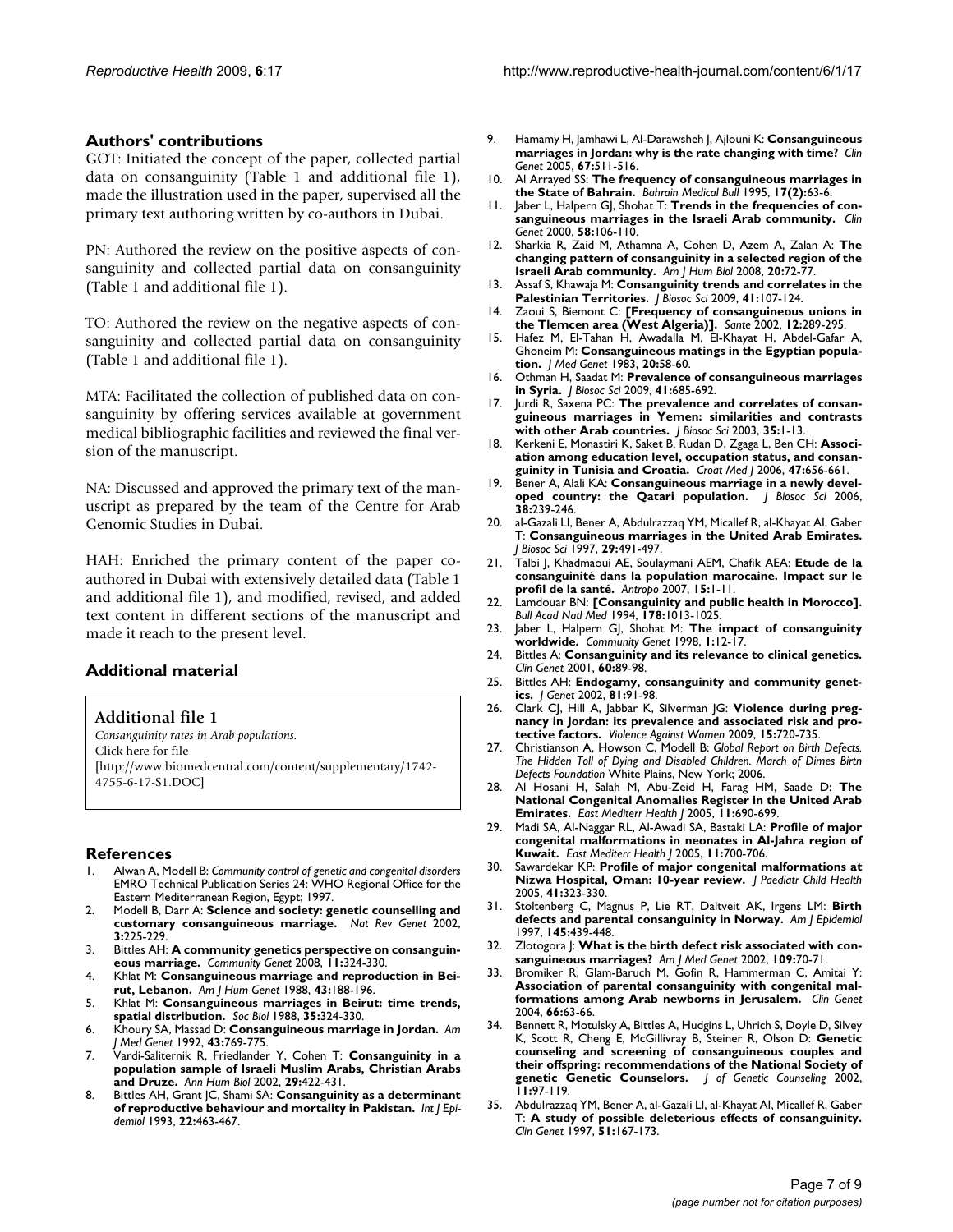- 36. al-Gazali LI, Dawodu AH, Sabarinathan K, Varghese M: **[The profile](http://www.ncbi.nlm.nih.gov/entrez/query.fcgi?cmd=Retrieve&db=PubMed&dopt=Abstract&list_uids=7897633) [of major congenital abnormalities in the United Arab Emir](http://www.ncbi.nlm.nih.gov/entrez/query.fcgi?cmd=Retrieve&db=PubMed&dopt=Abstract&list_uids=7897633)[ates \(UAE\) population.](http://www.ncbi.nlm.nih.gov/entrez/query.fcgi?cmd=Retrieve&db=PubMed&dopt=Abstract&list_uids=7897633)** *J Med Genet* 1995, **32:**7-13.
- 37. Dawodu A, Al-Gazali L, Varady E, Varghese M, Nath K, Rajan V: **[Genetic contribution to high neonatally lethal malformation](http://www.ncbi.nlm.nih.gov/entrez/query.fcgi?cmd=Retrieve&db=PubMed&dopt=Abstract&list_uids=15767752) [rate in the United Arab Emirates.](http://www.ncbi.nlm.nih.gov/entrez/query.fcgi?cmd=Retrieve&db=PubMed&dopt=Abstract&list_uids=15767752)** *Community Genet* 2005, **8:**31-34.
- 38. Hasab A, Jaffer A: **Congenital anomalies among Omani births: a case control approach.** *Bull High Inst Public Health* 1997, **27(Supp 1):**93-9.
- 39. Patel PK: **[Profile of major congenital anomalies in the Dhahira](http://www.ncbi.nlm.nih.gov/entrez/query.fcgi?cmd=Retrieve&db=PubMed&dopt=Abstract&list_uids=17356321) [region, Oman.](http://www.ncbi.nlm.nih.gov/entrez/query.fcgi?cmd=Retrieve&db=PubMed&dopt=Abstract&list_uids=17356321)** *Ann Saudi Med* 2007, **27:**106-111.
- 40. Hamamy HA, al-Hakkak ZS: **[Consanguinity and reproductive](http://www.ncbi.nlm.nih.gov/entrez/query.fcgi?cmd=Retrieve&db=PubMed&dopt=Abstract&list_uids=2613253) [health in Iraq.](http://www.ncbi.nlm.nih.gov/entrez/query.fcgi?cmd=Retrieve&db=PubMed&dopt=Abstract&list_uids=2613253)** *Hum Hered* 1989, **39:**271-275.
- 41. Mahdi A: **Consanguinity and its effect on major congenital malformations.** *Iraqi Med J* 1992:170-176.
- 42. Khoury SA, Massad DF: **[Consanguinity, fertility, reproductive](http://www.ncbi.nlm.nih.gov/entrez/query.fcgi?cmd=Retrieve&db=PubMed&dopt=Abstract&list_uids=11533771) [wastage, infant mortality and congenital malformations in](http://www.ncbi.nlm.nih.gov/entrez/query.fcgi?cmd=Retrieve&db=PubMed&dopt=Abstract&list_uids=11533771) [Jordan.](http://www.ncbi.nlm.nih.gov/entrez/query.fcgi?cmd=Retrieve&db=PubMed&dopt=Abstract&list_uids=11533771)** *Saudi Med J* 2000, **21:**150-154.
- 43. Obeidat BR, Khader YS, Amarin ZO, Kassawneh M, Al OM: **[Consan](http://www.ncbi.nlm.nih.gov/entrez/query.fcgi?cmd=Retrieve&db=PubMed&dopt=Abstract&list_uids=18982433)[guinity and Adverse Pregnancy Outcomes: The North of Jor](http://www.ncbi.nlm.nih.gov/entrez/query.fcgi?cmd=Retrieve&db=PubMed&dopt=Abstract&list_uids=18982433)[dan Experience.](http://www.ncbi.nlm.nih.gov/entrez/query.fcgi?cmd=Retrieve&db=PubMed&dopt=Abstract&list_uids=18982433)** *Matern Child Health J* 2008. DOI 10.1007/s10995- 008-0426-1
- 44. Temtamy SA, Abdel Meguid N, Mazen I, Ismail SR, Kassem NS, Bassiouni R: **A genetic epidemiological study of malformations at birth in Egypt.** *East Mediterr Health J* 1998, **4:**252-259.
- 45. Bittar Z: **[Major congenital malformations presenting in the](http://www.ncbi.nlm.nih.gov/entrez/query.fcgi?cmd=Retrieve&db=PubMed&dopt=Abstract&list_uids=10349259) [first 24 hours of life in 3865 consecutive births in south of Bei](http://www.ncbi.nlm.nih.gov/entrez/query.fcgi?cmd=Retrieve&db=PubMed&dopt=Abstract&list_uids=10349259)[rut. Incidence and pattern.](http://www.ncbi.nlm.nih.gov/entrez/query.fcgi?cmd=Retrieve&db=PubMed&dopt=Abstract&list_uids=10349259)** *J Med Liban* 1998, **46:**256-260.
- 46. Khrouf N, Spang R, Podgorna T, Miled SB, Moussaoui M, Chibani M: **[Malformations in 10,000 consecutive births in Tunis.](http://www.ncbi.nlm.nih.gov/entrez/query.fcgi?cmd=Retrieve&db=PubMed&dopt=Abstract&list_uids=3751547)** *Acta Paediatr Scand* 1986, **75:**534-539.
- 47. El Mouzan MI, Al Salloum AA, Al Herbish AS, Qurachi MM, Al Omar AA: **[Consanguinity and major genetic disorders in Saudi chil](http://www.ncbi.nlm.nih.gov/entrez/query.fcgi?cmd=Retrieve&db=PubMed&dopt=Abstract&list_uids=18500181)[dren: a community-based cross-sectional study.](http://www.ncbi.nlm.nih.gov/entrez/query.fcgi?cmd=Retrieve&db=PubMed&dopt=Abstract&list_uids=18500181)** *Ann Saudi Med* 2008, **28:**169-173.
- 48. Yunis K, Mumtaz G, Bitar F, Chamseddine F, Kassar M, Rashkidi J, *et al.*: **[Consanguineous marriage and congenital heart defects: a](http://www.ncbi.nlm.nih.gov/entrez/query.fcgi?cmd=Retrieve&db=PubMed&dopt=Abstract&list_uids=16763961) [case-control study in the neonatal period.](http://www.ncbi.nlm.nih.gov/entrez/query.fcgi?cmd=Retrieve&db=PubMed&dopt=Abstract&list_uids=16763961)** *Am J Med Genet A* 2006, **140:**1524-1530.
- 49. Nabulsi MM, Tamim H, Sabbagh M, Obeid MY, Yunis KA, Bitar FF: **[Parental consanguinity and congenital heart malformations](http://www.ncbi.nlm.nih.gov/entrez/query.fcgi?cmd=Retrieve&db=PubMed&dopt=Abstract&list_uids=12522788) [in a developing country.](http://www.ncbi.nlm.nih.gov/entrez/query.fcgi?cmd=Retrieve&db=PubMed&dopt=Abstract&list_uids=12522788)** *Am J Med Genet A* 2003, **116A:**342-347.
- 50. Seliem MA, Bou-Holaigah IH, Al-Sannaa N: **[Influence of consan](http://www.ncbi.nlm.nih.gov/entrez/query.fcgi?cmd=Retrieve&db=PubMed&dopt=Abstract&list_uids=17167247)[guinity on the pattern of familial aggregation of congenital](http://www.ncbi.nlm.nih.gov/entrez/query.fcgi?cmd=Retrieve&db=PubMed&dopt=Abstract&list_uids=17167247) cardiovascular anomalies in an outpatient population: stud[ies from the eastern province of Saudi Arabia.](http://www.ncbi.nlm.nih.gov/entrez/query.fcgi?cmd=Retrieve&db=PubMed&dopt=Abstract&list_uids=17167247)** *Community Genet* 2007, **10:**27-31.
- 51. Becker S, Al HZ: **[First-cousin matings and congenital heart dis](http://www.ncbi.nlm.nih.gov/entrez/query.fcgi?cmd=Retrieve&db=PubMed&dopt=Abstract&list_uids=15181336)[ease in Saudi Arabia.](http://www.ncbi.nlm.nih.gov/entrez/query.fcgi?cmd=Retrieve&db=PubMed&dopt=Abstract&list_uids=15181336)** *Community Genet* 1999, **2:**69-73.
- 52. Bassili A, Mokhtar SA, Dabous NI, Zaher SR, Mokhtar MM, Zaki A: **[Congenital heart disease among school children in Alexan](http://www.ncbi.nlm.nih.gov/entrez/query.fcgi?cmd=Retrieve&db=PubMed&dopt=Abstract&list_uids=11191148)dria, Egypt: an overview on prevalence and relative frequen[cies.](http://www.ncbi.nlm.nih.gov/entrez/query.fcgi?cmd=Retrieve&db=PubMed&dopt=Abstract&list_uids=11191148)** *J Trop Pediatr* 2000, **46:**357-362.
- 53. Gev D, Roguin N, Freundlich E: **[Consanguinity and congenital](http://www.ncbi.nlm.nih.gov/entrez/query.fcgi?cmd=Retrieve&db=PubMed&dopt=Abstract&list_uids=3759097) [heart disease in the rural Arab population in northern Israel.](http://www.ncbi.nlm.nih.gov/entrez/query.fcgi?cmd=Retrieve&db=PubMed&dopt=Abstract&list_uids=3759097)** *Hum Hered* 1986, **36:**213-217.
- 54. Subramanyan R, Joy J, Venugopalan P, Sapru A, al Khusaiby SM: **[Inci](http://www.ncbi.nlm.nih.gov/entrez/query.fcgi?cmd=Retrieve&db=PubMed&dopt=Abstract&list_uids=11219172)[dence and spectrum of congenital heart disease in Oman.](http://www.ncbi.nlm.nih.gov/entrez/query.fcgi?cmd=Retrieve&db=PubMed&dopt=Abstract&list_uids=11219172)** *Ann Trop Paediatr* 2000, **20:**337-341.
- 55. Murshid WR, Jarallah JS, Dad MI: **[Epidemiology of infantile hydro](http://www.ncbi.nlm.nih.gov/entrez/query.fcgi?cmd=Retrieve&db=PubMed&dopt=Abstract&list_uids=10867557)[cephalus in Saudi Arabia: birth prevalence and associated](http://www.ncbi.nlm.nih.gov/entrez/query.fcgi?cmd=Retrieve&db=PubMed&dopt=Abstract&list_uids=10867557) [factors.](http://www.ncbi.nlm.nih.gov/entrez/query.fcgi?cmd=Retrieve&db=PubMed&dopt=Abstract&list_uids=10867557)** *Pediatr Neurosurg* 2000, **32:**119-123.
- 56. Rajab A, Vaishnav A, Freeman NV, Patton MA: **[Neural tube defects](http://www.ncbi.nlm.nih.gov/entrez/query.fcgi?cmd=Retrieve&db=PubMed&dopt=Abstract&list_uids=9819495) [and congenital hydrocephalus in the Sultanate of Oman.](http://www.ncbi.nlm.nih.gov/entrez/query.fcgi?cmd=Retrieve&db=PubMed&dopt=Abstract&list_uids=9819495)** *J Trop Pediatr* 1998, **44:**300-303.
- 57. Murshid WR: **[Spina bifida in Saudi Arabia: is consanguinity](http://www.ncbi.nlm.nih.gov/entrez/query.fcgi?cmd=Retrieve&db=PubMed&dopt=Abstract&list_uids=10765132) [among the parents a risk factor?](http://www.ncbi.nlm.nih.gov/entrez/query.fcgi?cmd=Retrieve&db=PubMed&dopt=Abstract&list_uids=10765132)** *Pediatr Neurosurg* 2000, **32:**10-12.
- 58. Asindi A, Shehri A: **[Neural tube defects in the Asir region of](http://www.ncbi.nlm.nih.gov/entrez/query.fcgi?cmd=Retrieve&db=PubMed&dopt=Abstract&list_uids=17264584) [Saudi Arabia.](http://www.ncbi.nlm.nih.gov/entrez/query.fcgi?cmd=Retrieve&db=PubMed&dopt=Abstract&list_uids=17264584)** *Ann Saudi Med* 2001, **21:**26-29.
- 59. Zlotogora J: **[Genetic disorders among Palestinian Arabs: 1.](http://www.ncbi.nlm.nih.gov/entrez/query.fcgi?cmd=Retrieve&db=PubMed&dopt=Abstract&list_uids=9021024) [Effects of consanguinity.](http://www.ncbi.nlm.nih.gov/entrez/query.fcgi?cmd=Retrieve&db=PubMed&dopt=Abstract&list_uids=9021024)** *Am J Med Genet* 1997, **68:**472-475.
- 60. Kanaan ZM, Mahfouz R, Tamim H: **[The prevalence of consanguin](http://www.ncbi.nlm.nih.gov/entrez/query.fcgi?cmd=Retrieve&db=PubMed&dopt=Abstract&list_uids=18666858)[eous marriages in an underserved area in Lebanon and its](http://www.ncbi.nlm.nih.gov/entrez/query.fcgi?cmd=Retrieve&db=PubMed&dopt=Abstract&list_uids=18666858)**

**[association with congenital anomalies.](http://www.ncbi.nlm.nih.gov/entrez/query.fcgi?cmd=Retrieve&db=PubMed&dopt=Abstract&list_uids=18666858)** *Genet Test* 2008, **12:**367-372.

- 61. Aljohar A, Ravichandran K, Subhani S: **[Pattern of cleft lip and pal](http://www.ncbi.nlm.nih.gov/entrez/query.fcgi?cmd=Retrieve&db=PubMed&dopt=Abstract&list_uids=18956928)[ate in hospital-based population in Saudi Arabia: retrospec](http://www.ncbi.nlm.nih.gov/entrez/query.fcgi?cmd=Retrieve&db=PubMed&dopt=Abstract&list_uids=18956928)[tive study.](http://www.ncbi.nlm.nih.gov/entrez/query.fcgi?cmd=Retrieve&db=PubMed&dopt=Abstract&list_uids=18956928)** *Cleft Palate Craniofac J* 2008, **45:**592-596.
- 62. al-Bustan SA, el-Zawahri MM, al-Adsani AM, Bang RL, Ghunaim I, Maher BS, *et al.*: **[Epidemiological and genetic study of 121 cases](http://www.ncbi.nlm.nih.gov/entrez/query.fcgi?cmd=Retrieve&db=PubMed&dopt=Abstract&list_uids=12194664) [of oral clefts in Kuwait.](http://www.ncbi.nlm.nih.gov/entrez/query.fcgi?cmd=Retrieve&db=PubMed&dopt=Abstract&list_uids=12194664)** *Orthod Craniofac Res* 2002, **5:**154-160.
- 63. Khlat M, Khoury M: **[Inbreeding and diseases: demographic,](http://www.ncbi.nlm.nih.gov/entrez/query.fcgi?cmd=Retrieve&db=PubMed&dopt=Abstract&list_uids=1765114) [genetic, and epidemiologic perspectives.](http://www.ncbi.nlm.nih.gov/entrez/query.fcgi?cmd=Retrieve&db=PubMed&dopt=Abstract&list_uids=1765114)** *Epidemiol Rev* 1991, **13:**28-41.
- Bittles AH, Neel JV: [The costs of human inbreeding and their](http://www.ncbi.nlm.nih.gov/entrez/query.fcgi?cmd=Retrieve&db=PubMed&dopt=Abstract&list_uids=7842008) **[implications for variations at the DNA level.](http://www.ncbi.nlm.nih.gov/entrez/query.fcgi?cmd=Retrieve&db=PubMed&dopt=Abstract&list_uids=7842008)** *Nat Genet* 1994, **8:**117-121.
- 65. Wong SS, Anokute CC: **[The effect of consanguinity on preg](http://www.ncbi.nlm.nih.gov/entrez/query.fcgi?cmd=Retrieve&db=PubMed&dopt=Abstract&list_uids=2121985)[nancy outcome in Saudi Arabia.](http://www.ncbi.nlm.nih.gov/entrez/query.fcgi?cmd=Retrieve&db=PubMed&dopt=Abstract&list_uids=2121985)** *J R Soc Health* 1990, **110:**146-147.
- 66. Saha N, Hamad RE, Mohamed S: **[Inbreeding effects on reproduc](http://www.ncbi.nlm.nih.gov/entrez/query.fcgi?cmd=Retrieve&db=PubMed&dopt=Abstract&list_uids=2379925)[tive outcome in a Sudanese population.](http://www.ncbi.nlm.nih.gov/entrez/query.fcgi?cmd=Retrieve&db=PubMed&dopt=Abstract&list_uids=2379925)** *Hum Hered* 1990, **40:**208-212.
- 67. al Husain M, al Bunyan M: **[Consanguineous marriages in a Saudi](http://www.ncbi.nlm.nih.gov/entrez/query.fcgi?cmd=Retrieve&db=PubMed&dopt=Abstract&list_uids=9230979) [population and the effect of inbreeding on prenatal and post](http://www.ncbi.nlm.nih.gov/entrez/query.fcgi?cmd=Retrieve&db=PubMed&dopt=Abstract&list_uids=9230979)[natal mortality.](http://www.ncbi.nlm.nih.gov/entrez/query.fcgi?cmd=Retrieve&db=PubMed&dopt=Abstract&list_uids=9230979)** *Ann Trop Paediatr* 1997, **17:**155-160.
- 68. Al-Awadi SA, Naguib KK, Moussa MA, Farag TI, Teebi AS, el-Khalifa MY: **[The effect of consanguineous marriages on reproductive](http://www.ncbi.nlm.nih.gov/entrez/query.fcgi?cmd=Retrieve&db=PubMed&dopt=Abstract&list_uids=3742845) [wastage.](http://www.ncbi.nlm.nih.gov/entrez/query.fcgi?cmd=Retrieve&db=PubMed&dopt=Abstract&list_uids=3742845)** *Clin Genet* 1986, **29:**384-388.
- 69. Kerkeni E, Monastiri K, Saket B, Guediche MN, Ben CH: **[Interplay](http://www.ncbi.nlm.nih.gov/entrez/query.fcgi?cmd=Retrieve&db=PubMed&dopt=Abstract&list_uids=17948956) [of socio-economic factors, consanguinity, fertility, and off](http://www.ncbi.nlm.nih.gov/entrez/query.fcgi?cmd=Retrieve&db=PubMed&dopt=Abstract&list_uids=17948956)[spring mortality in Monastir, Tunisia.](http://www.ncbi.nlm.nih.gov/entrez/query.fcgi?cmd=Retrieve&db=PubMed&dopt=Abstract&list_uids=17948956)** *Croat Med J* 2007, **48:**701-707.
- 70. Mokhtar MM, Abdel-Fattah MM: **[Consanguinity and advanced](http://www.ncbi.nlm.nih.gov/entrez/query.fcgi?cmd=Retrieve&db=PubMed&dopt=Abstract&list_uids=11949729) [maternal age as risk factors for reproductive losses in Alex](http://www.ncbi.nlm.nih.gov/entrez/query.fcgi?cmd=Retrieve&db=PubMed&dopt=Abstract&list_uids=11949729)[andria, Egypt.](http://www.ncbi.nlm.nih.gov/entrez/query.fcgi?cmd=Retrieve&db=PubMed&dopt=Abstract&list_uids=11949729)** *Eur J Epidemiol* 2001, **17:**559-565.
- 71. Pedersen J: **[The influence of consanguineous marriage on](http://www.ncbi.nlm.nih.gov/entrez/query.fcgi?cmd=Retrieve&db=PubMed&dopt=Abstract&list_uids=14960888) [infant and child mortality among Palestinians in the West](http://www.ncbi.nlm.nih.gov/entrez/query.fcgi?cmd=Retrieve&db=PubMed&dopt=Abstract&list_uids=14960888) [Bank and Gaza, Jordan, Lebanon and Syria.](http://www.ncbi.nlm.nih.gov/entrez/query.fcgi?cmd=Retrieve&db=PubMed&dopt=Abstract&list_uids=14960888)** *Community Genet* 2002, **5:**178-181.
- 72. el-Shafei A, Rao PS, Sandhu AK: **[Congenital malformations and](http://www.ncbi.nlm.nih.gov/entrez/query.fcgi?cmd=Retrieve&db=PubMed&dopt=Abstract&list_uids=3468935) [consanguinity.](http://www.ncbi.nlm.nih.gov/entrez/query.fcgi?cmd=Retrieve&db=PubMed&dopt=Abstract&list_uids=3468935)** *Aust N Z J Obstet Gynaecol* 1986, **26:**168-172.
- 73. Hoodfar E, Teebi AS: **[Genetic referrals of Middle Eastern origin](http://www.ncbi.nlm.nih.gov/entrez/query.fcgi?cmd=Retrieve&db=PubMed&dopt=Abstract&list_uids=8728693) [in a western city: inbreeding and disease profile.](http://www.ncbi.nlm.nih.gov/entrez/query.fcgi?cmd=Retrieve&db=PubMed&dopt=Abstract&list_uids=8728693)** *J Med Genet* 1996, **33:**212-215.
- 74. Mokhtar MM, Kotb SM, Ismail SR: **Autosomal recessive disorders among patients attending the genetic clinic in Alexandria.** *East Mediterr Health J* 1998, **4:**470-479.
- 75. Kerkeni E, Monastiri K, Saket B, Guediche MN, Ben CH: **[Interplay](http://www.ncbi.nlm.nih.gov/entrez/query.fcgi?cmd=Retrieve&db=PubMed&dopt=Abstract&list_uids=17948956) [of socio-economic factors, consanguinity, fertility, and off](http://www.ncbi.nlm.nih.gov/entrez/query.fcgi?cmd=Retrieve&db=PubMed&dopt=Abstract&list_uids=17948956)[spring mortality in Monastir, Tunisia.](http://www.ncbi.nlm.nih.gov/entrez/query.fcgi?cmd=Retrieve&db=PubMed&dopt=Abstract&list_uids=17948956)** *Croat Med J* 2007, **48:**701-707.
- 76. Hamamy HA, Masri AT, Al-Hadidy AM, Ajlouni KM: **[Consanguinity](http://www.ncbi.nlm.nih.gov/entrez/query.fcgi?cmd=Retrieve&db=PubMed&dopt=Abstract&list_uids=17603701) [and genetic disorders. Profile from Jordan.](http://www.ncbi.nlm.nih.gov/entrez/query.fcgi?cmd=Retrieve&db=PubMed&dopt=Abstract&list_uids=17603701)** *Saudi Med J* 2007, **28:**1015-1017.
- 77. Al-Gazali L, Hamamy H, Al-Arrayad S: **[Genetic disorders in the](http://www.ncbi.nlm.nih.gov/entrez/query.fcgi?cmd=Retrieve&db=PubMed&dopt=Abstract&list_uids=17053236) [Arab world.](http://www.ncbi.nlm.nih.gov/entrez/query.fcgi?cmd=Retrieve&db=PubMed&dopt=Abstract&list_uids=17053236)** *BMJ* 2006, **333:**831-834.
- 78. Teebi AS, Teebi SA: **[Genetic diversity among the Arabs.](http://www.ncbi.nlm.nih.gov/entrez/query.fcgi?cmd=Retrieve&db=PubMed&dopt=Abstract&list_uids=15767750)** *Community Genet* 2005, **8:**21-26.
- 79. Teebi A, Farag T: *Genetic Disorders Among Arab Populations. Oxford Monographs on Medical Genetics No.30* New York: Oxford University Press; 1997.
- 80. Tadmouri GO: **Genetic disorders in Arab Populations.** Edited by: Tadmouri GO, Taleb Al Ali M, Al Khaja N. Genetic Disorders in the Arab World: United Arab Emirates. Dubai; 2004.
- 81. Tadmouri GO: *Genetic disorders in Arab Populations: A 2006 Update* Edited by: Tadmouri GO, Taleb Al Ali M, Al Khaja N. Genetic Disorders in the Arab World: Bahrain. Dubai; 2006.
- 82. Tadmouri GO: *Genetic disorders in Arab Populations: A 2008 Update* Edited by: Tadmouri GO, Taleb Al Ali M, Al Khaja N. Genetic Disorders in the Arab World: Oman. Dubai; 2008.
- 83. Saad FA, Jauniaux E: **[Recurrent early pregnancy loss and con](http://www.ncbi.nlm.nih.gov/entrez/query.fcgi?cmd=Retrieve&db=PubMed&dopt=Abstract&list_uids=12419042)[sanguinity.](http://www.ncbi.nlm.nih.gov/entrez/query.fcgi?cmd=Retrieve&db=PubMed&dopt=Abstract&list_uids=12419042)** *Reprod Biomed Online* 2002, **5:**167-170.
- 84. al-Abdulkareem AA, Ballal SG: **[Consanguineous marriage in an](http://www.ncbi.nlm.nih.gov/entrez/query.fcgi?cmd=Retrieve&db=PubMed&dopt=Abstract&list_uids=9526727) [urban area of Saudi Arabia: rates and adverse health effects](http://www.ncbi.nlm.nih.gov/entrez/query.fcgi?cmd=Retrieve&db=PubMed&dopt=Abstract&list_uids=9526727) [on the offspring.](http://www.ncbi.nlm.nih.gov/entrez/query.fcgi?cmd=Retrieve&db=PubMed&dopt=Abstract&list_uids=9526727)** *J Community Health* 1998, **23:**75-83.
- 85. Jaber L, Merlob P, Gabriel R, Shohat M: **[Effects of consanguineous](http://www.ncbi.nlm.nih.gov/entrez/query.fcgi?cmd=Retrieve&db=PubMed&dopt=Abstract&list_uids=9429142) [marriage on reproductive outcome in an Arab community in](http://www.ncbi.nlm.nih.gov/entrez/query.fcgi?cmd=Retrieve&db=PubMed&dopt=Abstract&list_uids=9429142) [Israel.](http://www.ncbi.nlm.nih.gov/entrez/query.fcgi?cmd=Retrieve&db=PubMed&dopt=Abstract&list_uids=9429142)** *J Med Genet* 1997, **34:**1000-1002.